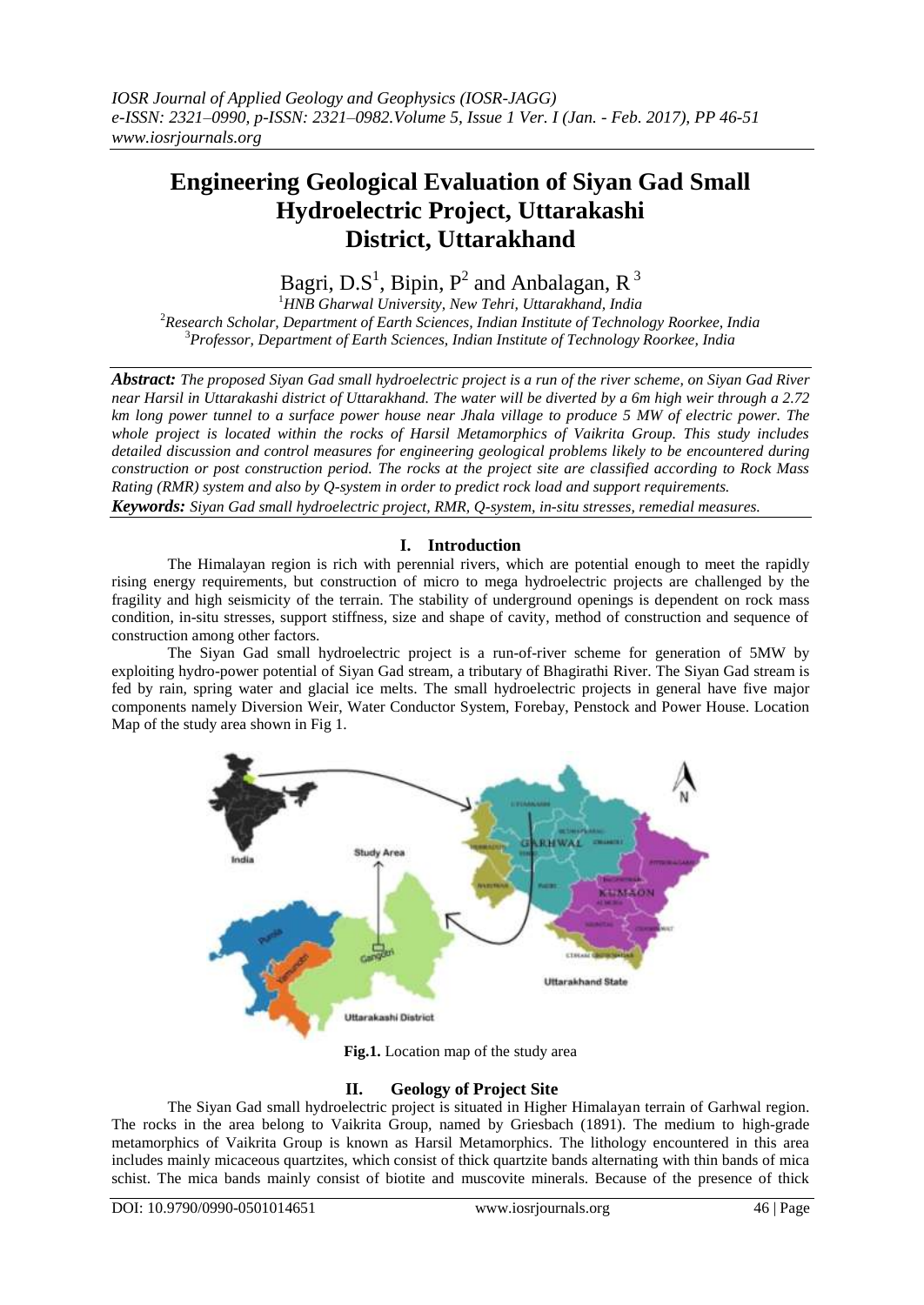quartzites, the rocks form steep slopes and ridges in the area. The hill slopes contain thick cover of slide debris all along the valley, which is mixture of angular to sub angular rock blocks mixed with silt to sand size soil matrix. Geology of the project area is shown in Fig. 2.



Geological map of the Higher Himalayan Crystalline (HHC) Belt along the Bhagirathi Figure Valley, Garhwal, Legend: 1: Lesser Himalayan (LH) Proterozoic sequence, Higher Himalayan Crystallines (HHC) 2: Bhatwari Group-porphyroclastic granite gneiss, garnetiferous mica schist. amphibolite, 3: mylonitized augen gneiss, mica schist, amphibolite, 4: phyllonite, schist, 5: sillimanite/kyanite/staurolite/garneti-ferous schist/gneiss/ migmatite, 6: angen gneiss, 7: Bhaironghati granite, 8: Gangotri leucogranite. 9: Tethyan Sedimentary Zone (Martoli Group). 10: Glaciers, debric etc. Abbreviations: MCT - Main Central Thrust, VT - Vaikrita Thrust, MF -Martoli Fault

Note: (From Manicvasgam et al, 2002) (Modified)

**Fig.2** Geology of the project area

# **III. Engineering Geological Problems of Project Components**

## *3.1 Diversion Weir*

The diversion weir is located in a fairly narrow valley at EL  $\pm$  2764m. The 6m high weir will be located on glacio-fluvial material consisting of assorted size fractions ranging from silt to big boulders. The insitu rocks consisting of quartzite and schist are found at deeper levels. The trench weir is a suitable structure, in view of fact that the big boulders, which may be transported during floods, can be comfortably passed over the weir without any damage. The moving boulders may tend to damage the intake structure. The toe erosion of slope by running water may lead to landslides on the right bank, just upstream of the portal site. The slope should be treated with suitable retaining wall at the toe and flattening the slope above in addition to increasing shear strength with suitable anchors.

## *3.2 Desilting Basin*

The underground desilting tank size of  $48m \times 8m \times 4.4m$  at EL  $\pm$  2760m is proposed at a distance of about 25m from the intake within the rock slope. A thick pile of river born materials mixed with slide debris is present above the rock. Since the height of the desilting tank is 8m, a minimum rock cover of 24m is required above the crown. This cover is available above the proposed site.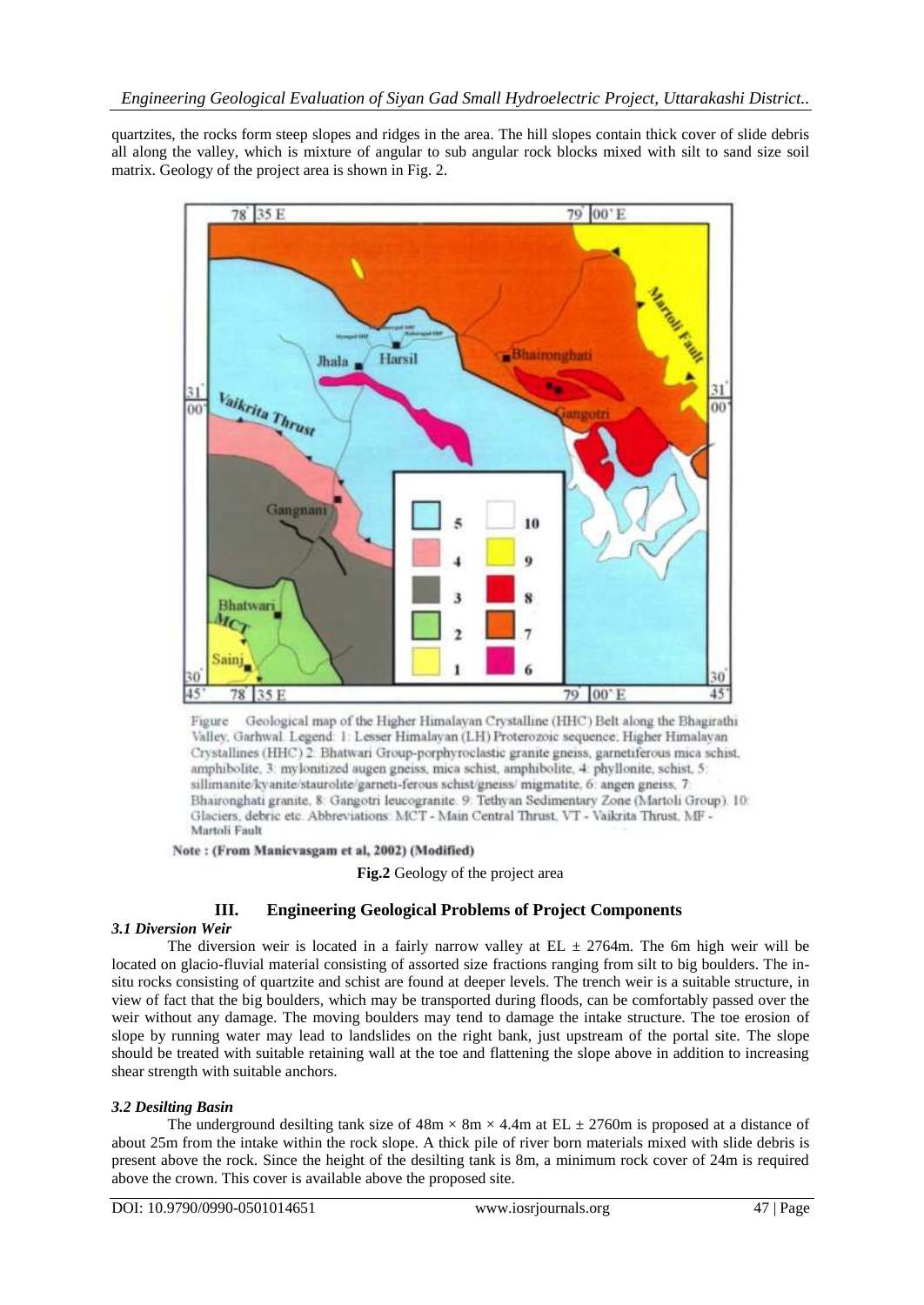#### *3.3 Power Tunnel and Adits*

It is envisaged to conduct the diverted water from intake through desilting chamber to Forebay by a "D" shaped power tunnel of size  $2m \times 2.5m$  over a length of 2.72km. To construct the power tunnel, two approach adits have been proposed at ch 0.53km and at ch 1.53km. The tunnel mostly passes through the rocks of harsil metamorphics consisting of micaceous quartzites. Thick quartzite bands alternate with thin bands of garnetiferous biotite-muscovite schist. The rocks exposed on the surface were studied for their rock mass characters using RMR system. The rocks show good to very good RMR values; they are likely to behave more stable under excavated conditions in general. However, under specific conditions such as highly jointed and sheared rocks, the tunnels may undergo overbreak during construction. The tunnel will be crossing two deeply incised streams on its way. Since the streams were developed along shear zones, the sheared rocks coupled with water charging due to stream course may cause overbreak during excavations. Controlled blasting with adequate supports will help to minimize the overbreak tendency during excavation. The adits will be located on a smooth hill slopes (35°-45°) having thin debris cover. It will be located just before the two deeply incised streams joining Siyan Gad. In this location, rocks show 3 prominent sets of joints. Based on the surface observations, suitable supports may have to be installed in the shear zones and in the highly fractured zones.

#### *3.4 Forebay*

The forebay is proposed near Purali village at  $EL \pm 2760$ m. At this site the slope is steep to very steep in nature. Thick quartzite bands are found intercalated with thin mica bands. The mica bands mainly consist of biotite and muscovite minerals. The quartzite bands are more massive with least development of foliations dipping into the hills. In view of steep hill slopes, the excavations for forebay may involve excessive cutting by blasting, which may cause instability of hill slopes. Suitable control measures including stable cut slope and grouted anchoring of rock slopes have to be provided at the site to avoid any instability problems.

#### *3.5 Penstock Alignment*

The proposed penstock alignment is about 750m long and will be aligned roughly in N145<sup>o</sup> – N325<sup>o</sup> direction. The alignment falls partly on rocks and partly on debris lying on rock slopes. The alignment in higher reaches close to forebay at EL  $\pm$  2760m has rock slopes having fairly steep slopes of the order of about 40<sup>o</sup> which get flattened to about 20<sup>°</sup> in lower levels. Further down from the rock slopes, the alignment is located over the debris materials lying on moderate to fairly steep slopes. Though the debris materials seem to be well compacted and stable, the bed rock may not be available at shallow depth. Hence, foundation anchors of 1m to 4m may be designed within the debris seen on the slopes.

#### *3.6 Power House*

The power house of  $60m \times 20m \times 30m$  dimension is located on the right bank of Bhagirathi River just above the maximum reservoir level (MRL) of the proposed Bharonghati project. It may be located at EL  $\pm$ 2440m near the village Jhala. The terrace on which the power house will be located is fairly large in size and has very gentle gradients. The site has thick overburden, which mainly consists of debris materials comprising angular to sub-angular rock blocks mixed with silty soil matrix. The cutting of the terrace for power house may entail considerable excavation on the hill side. Here a proper cut slope and stability measures may have to be designed taking into consideration the topography and the geology of the area. The power house back slope is of terraced agricultural field with stable and gentle slopes. The back slope of power house shall be further stabilized by providing gabion walls. Any seepage of water from nearby hill shall be guided through open catch drains and through weep holes to be provided in retaining walls meant for stabilizing the cut slope.

## **IV. Rock Mass Classification of Project Site**

The rocks exposed in each component of project site have been classified using rock mass rating (RMR) system (Bieniawski, 1979) and Q-system (Barton *et al.*, 1974). The shear strength parameters cohesion (c) and angle of friction (Φ°) are assessed by RMR system. Q-system has used to derive rock pressures and support requirements. The ratings of RMR and Q-system are shown in Table 4.1 and Table 4.2 respectively.

| Parameters/Properties of Rock     | Diversion | Inlet | Adit 1 | Adit 2 | Fore Bay | Power |
|-----------------------------------|-----------|-------|--------|--------|----------|-------|
| Mass                              |           |       |        |        |          | House |
| Point Load Index(MPa)             |           | 12    |        |        |          |       |
| <b>ROD</b>                        |           |       | 20     |        |          | 20    |
| Spacing of Discontinuity          | 10        | 10    | 10     | 10     | 10       | 10    |
| <b>Condition of Discontinuity</b> | 30        | 25    | 30     | 30     | 30       | 25    |
| Ground Water Condition            |           | 15    |        |        | 15       |       |
| <b>RMR</b> value                  | 79        | 79    | 87     | 84     | 84       | 79    |
| Class No                          |           |       |        |        |          |       |

**Table 4.1** RMR values of rocks at different components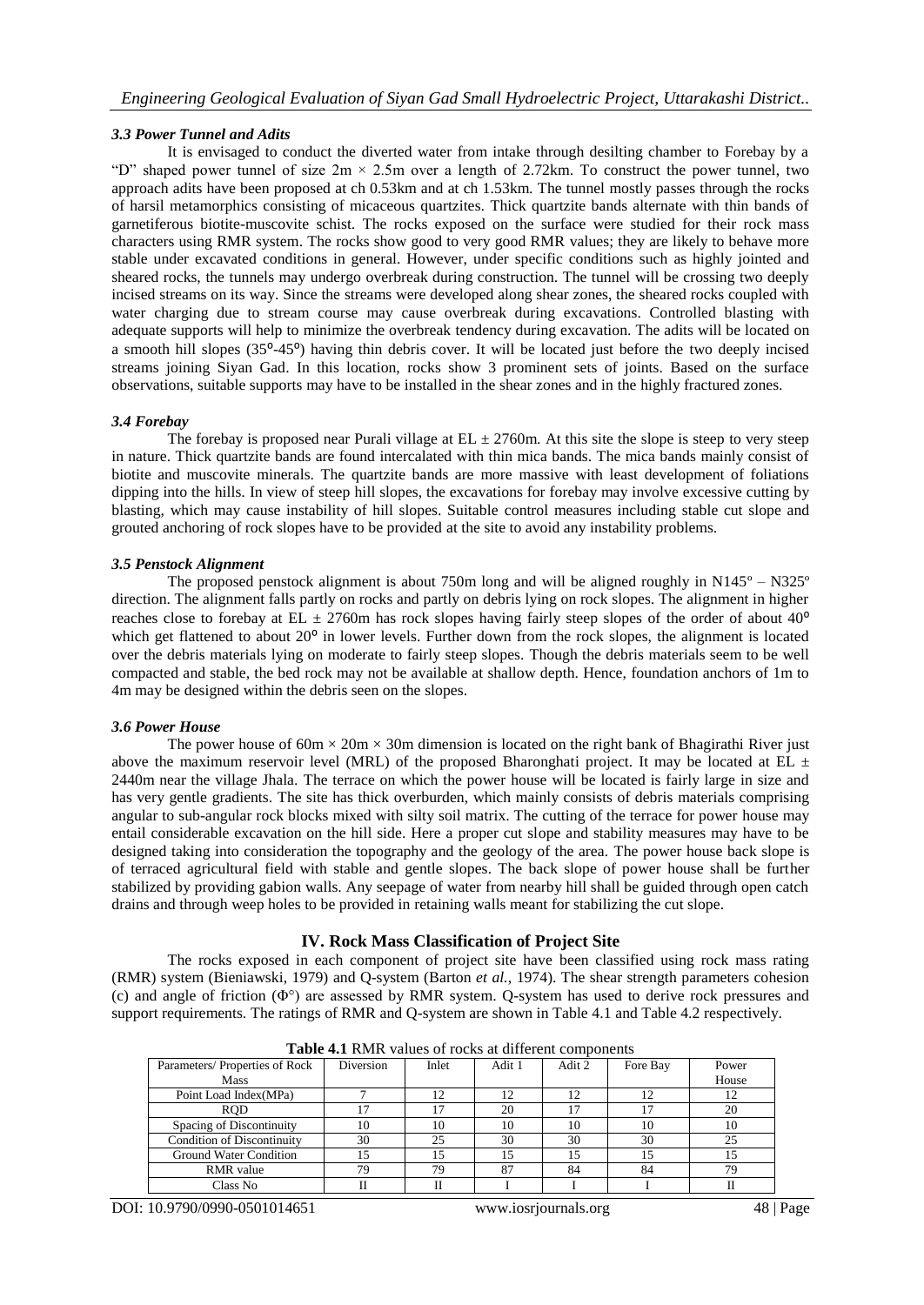| Average stand up time                              | 6 month for<br>8m span    | 6 month<br>for 8m<br>span | 10 years<br>for $15m$<br>span | 10 years<br>for $15m$<br>span | 10 years for<br>15m span | 6 month for<br>8m span    |
|----------------------------------------------------|---------------------------|---------------------------|-------------------------------|-------------------------------|--------------------------|---------------------------|
| $Cohesion(c)$ of Rock<br>Mass(MPa)                 | $0.3 - 0.4$               | $0.3 - 0.4$               | >0.4                          | > 0.4                         | >0.4                     | $0.3 - 0.4$               |
| Frictional angle( $\Phi^{\circ}$ ) of Rock<br>Mass | $35^{\circ} - 45^{\circ}$ | $35^{\circ} - 45^{\circ}$ | $45^{\circ}$                  | $45^{\circ}$                  | $45^{\circ}$             | $35^{\circ} - 45^{\circ}$ |

| Table 4.2 Description, rating of parameters & Q-values of different components |  |  |
|--------------------------------------------------------------------------------|--|--|
|                                                                                |  |  |

| Parameters | Diversion | Inlet | Adit 1 | Adit 2 | Fore Bay               | Power House |
|------------|-----------|-------|--------|--------|------------------------|-------------|
| <b>RQD</b> | 87        | 87    | 90.5   | 87     | 83.5                   | 80          |
| Jn         |           | Q     | 15     |        | Q                      |             |
| Jr         |           | 3     |        |        | $\mathbf{\mathcal{R}}$ |             |
| Ja         |           | ◠     |        |        |                        |             |
| Jw         |           |       |        |        |                        |             |
| <b>SRF</b> |           |       |        |        |                        |             |
| RQD/Jn     | 9.67      | 9.67  | 6.03   | 9.67   | 9.27                   | 8.89        |
| Jr/Ja      |           | 1.5   | 4      |        | 3                      |             |
| Jw/ SRF    |           |       |        |        |                        |             |
| O-Value    | 29.01     | 14.51 | 24.12  | 29.01  | 29.01                  | 17.78       |

## **V. Estimation of Support Pressure**

**5.1 Support pressure estimation using RMR**

Support pressure can be calculated from the formula;

 $P = [(100-RMR)/100] \times_{\gamma} B$  (1)

P = Support Load

 $B =$ Tunnel Width in m

 $_{\gamma}$  = Density of rock in Kg/m<sup>3</sup>

It is seen than very low support is required for the rock type with high RMR and relatively high support pressure is required for rocks of low RMR. Support pressure estimation for Inlet, Adit 1, Adit 2 and Fore bay by using RMR system is given in table 5.1.

|                                   |                    | <b>Table 3.1</b> Dupport pressure estimation from Kivity |                    |                    |
|-----------------------------------|--------------------|----------------------------------------------------------|--------------------|--------------------|
| Parameters                        | Inlet              | Adit 1                                                   | Adit 2             | Fore Bay           |
| <b>RMR</b>                        | 79                 | 87                                                       | 84                 | 84                 |
| Tunnel width $(m)$                | 2.5                | 2.5                                                      | 2.5                |                    |
| Density of the<br>rock $(Kg/m^3)$ | $2.67\times10^{3}$ | $2.61\times10^{3}$                                       | $2.57\times10^{3}$ | $2.86\times10^{3}$ |
| support pressure $(Kg/m^2)$       | 1401.75            | 848.25                                                   | 1028.00            | 1144.00            |
| Support pressure (MPa)            | 0.01372            | 0.008362                                                 | 0.01008            | 0.01121            |

**Table 5.1** Support pressure estimation from RMR

## *5.2 Ultimate Support Pressure*

Barton et al (1974, 1975) plotted support capacities of 200 underground openings against the rock mass quality (Q). They found following empirical correlation for ultimate support pressure:

$$
P_v = (0.2/J_r)Q^{-1/3}
$$
 (2)

$$
P_h = (0.2/J_r) Q_w^{-1/3}
$$
 (3)

Where,

 $P_v =$  Ultimate roof support pressure in MPa,

 $P_h$  = Ultimate wall support pressure in MPa,

 $Q =$  Rock mass quality

 $Q_w$  = Wall rock mass quality

Here, the Jr value plays very important role in stability of underground openings. Consequently, support capacities may be independent of opening size as believed by Terzaghi (1946)

The wall factor Qw is determined by multiplying Q by a factor which depends on the magnitude of Q as given below.

| Range of Q | Wall Factor $O_w$ |
|------------|-------------------|
| >10        | 5.0 Q             |
| $0.1 - 1$  | 2.5 Q             |
| < 0.1      |                   |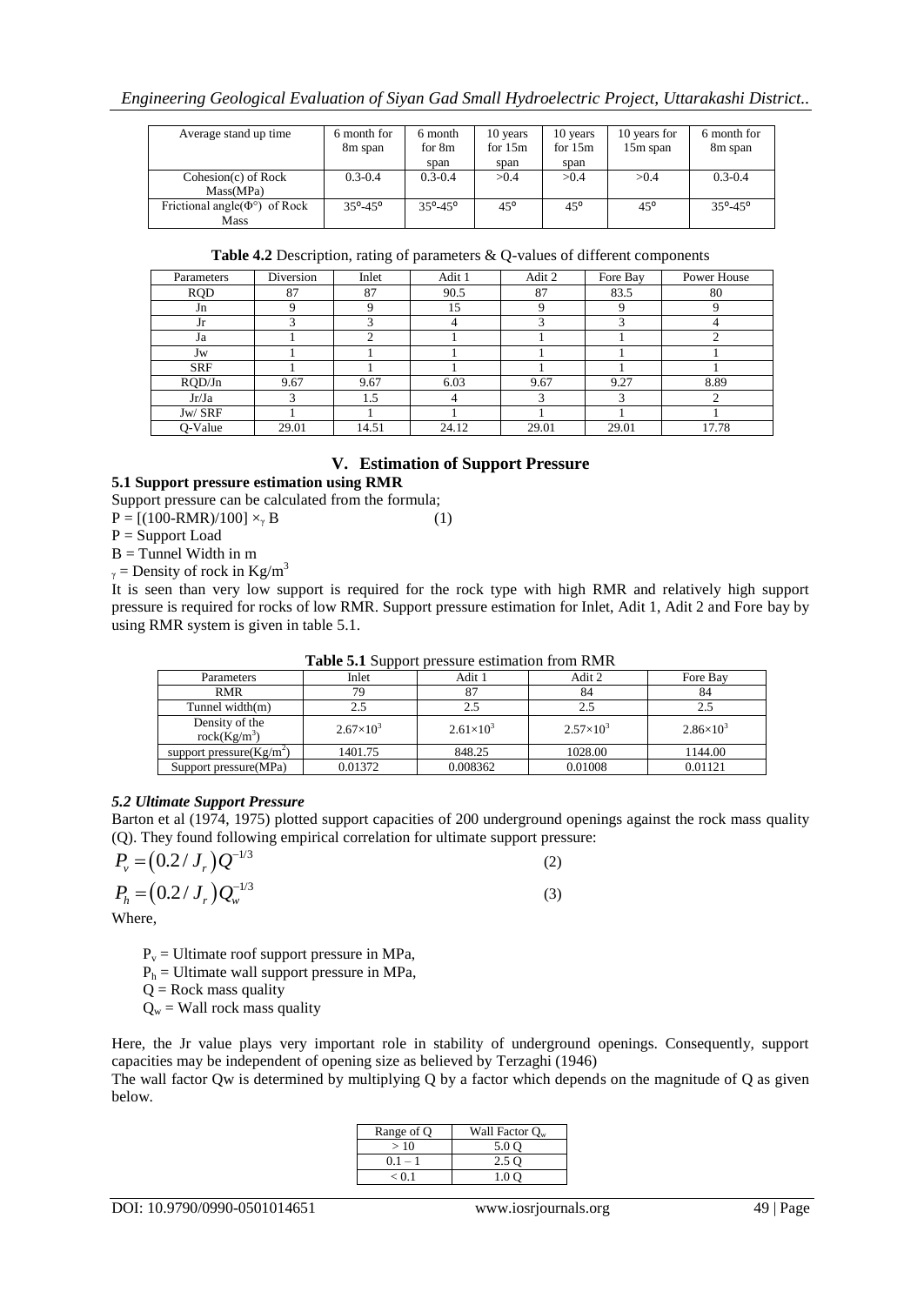Barton et al further suggested that if number of joints less than three, the ultimate roof pressure and ultimate wall pressure can be calculated as follows:

$$
P_v = \frac{\left[0.2(J_n)^{1/2} \times Q^{-1/3}\right]}{3(J_r)}
$$
\n
$$
P_h = \frac{\left[0.2(J_n)^{1/2} \times Q_w^{-1/3}\right]}{3(J_r)}
$$
\n(5)

**Table 5.2** Shown the ultimate support pressure estimated for rocks at different components

| Parameters                | Diversion            | Inlet                | Adit 1               | Adit 2                                                                                                                                                  | Fore Bay             | <b>Power House</b>   |
|---------------------------|----------------------|----------------------|----------------------|---------------------------------------------------------------------------------------------------------------------------------------------------------|----------------------|----------------------|
|                           | 29.01                | 14.51                | 24.12                | 29.01                                                                                                                                                   | 29.01                | 17.78                |
| P <sub>V</sub> (Mpa)      | 0.02170              | 0.02733              | 0.01730              | 0.02170                                                                                                                                                 | 0.02170              | 0.01916              |
| Support<br>category       | 13                   | 13                   | 13                   | 13                                                                                                                                                      | 13                   | 13                   |
| Type of support           | B(utg)<br>$1.5 - 2m$ | B(utg)<br>$1.5 - 2m$ | B(utg)<br>$1.5 - 2m$ | B(utg)<br>$1.5 - 2m$                                                                                                                                    | B(utg)<br>$1.5 - 2m$ | B(utg)<br>$1.5 - 2m$ |
| Wall factor (Ow<br>$= 5Q$ | 145.05               | 72.55                | 120.6                | 145.05                                                                                                                                                  | 145.05               | 88.90                |
| Ph (MPa)                  | 0.01268              | 0.01598              | 0.01012              | 0.01268                                                                                                                                                 | 0.01268              | 0.01120              |
| Support<br>category       | 13                   | 13                   | 13                   | 13                                                                                                                                                      | 13                   | 13                   |
| Type of support           | B(utg)<br>$1.5 - 2m$ | B(utg)<br>$1.5 - 2m$ | B(utg)<br>$1.5 - 2m$ | B(utg)<br>$1.5 - 2m$<br>$\mathbf{V}$ and $\mathbf{V}$ is the set of $\mathbf{V}$ and $\mathbf{V}$ is the set of $\mathbf{V}$ is the set of $\mathbf{V}$ | B(utg)<br>$1.5 - 2m$ | B(utg)<br>$1.5 - 2m$ |

Key words: B systematic Bolting; (utg) = untensioned, grouted.

#### *5.3 Estimation of Maximum Unsupported Span*

The maximum unsupported span for different rock types under different conditions calculated from the following formula;

Maximum unsupported span =  $2 \times ESR \times O^{0.4}$ Here, Excavation Support Ratio (ESR) =  $1.6$ 

> Parameters | Diversion | Inlet | Adit 1 | Adit 2 | Fore Bay | Power House Q 29.01 | 14.51 | 24.12 | 29.01 | 29.01 | 17.78 ESR | 1.6 | 1.6 | 1.6 | 1.6 | 1.6 Maximum Maximum<br>Unsupported Span 12.3074 9.3286 11.4314 12.3074 12.3074 10.1186

#### **Table 5.3** maximum unsupported span for rocks at different locations

## *5.4 Calculation of Bolt and Anchor Length*

The Bolt (L) and Anchor Length (La) calculated by using following equation;  $L = (2 + 0.15 B)/ ESR$  $La = 0.4 B/ESR$ Where, B is span of tunnel i.e. 2.5m So, here Length of Bolt (L) =  $[2+(0.15\times2.5)]/1.6 = 1.48$  m

Anchor length (La) =  $(0.4 \times 2.5)/1.6$  $= 0.625$  m

## **5.5 Calculation of Bolt spacing/ Anchor spacing**

Bolt spacing calculated by using following formula;  $A = 1/\sqrt{P}$ Where,  $a =$  Bolt spacing

 $P =$  Support pressure capacity in kg/cm<sup>2</sup>

| THERE ON DUIT DEAVILE TOT TOONS AT GITTOTOM TOORITOHS |           |         |         |         |          |             |  |  |
|-------------------------------------------------------|-----------|---------|---------|---------|----------|-------------|--|--|
| Parameters                                            | Diversion | Inlet   | Adit 1  | Adit 2  | Fore Bay | Power House |  |  |
| $Pv$ (Mpa)                                            | 0.02170   | 0.02733 | 0.01730 | 0.02170 | 0.02170  | 0.01916     |  |  |
| $Pv$ (Kg/cm <sup>2</sup> )                            | 0.22134   | 0.27877 | 0.17646 | 0.22134 | 0.22134  | 0.19543     |  |  |
| <b>Bolt Spacing</b>                                   | 2.12554   | .89398  | 2.38054 | 2.12554 | 2.12554  | 2.26206     |  |  |

**Table 5.5** Bolt Spacing for rocks at different locations